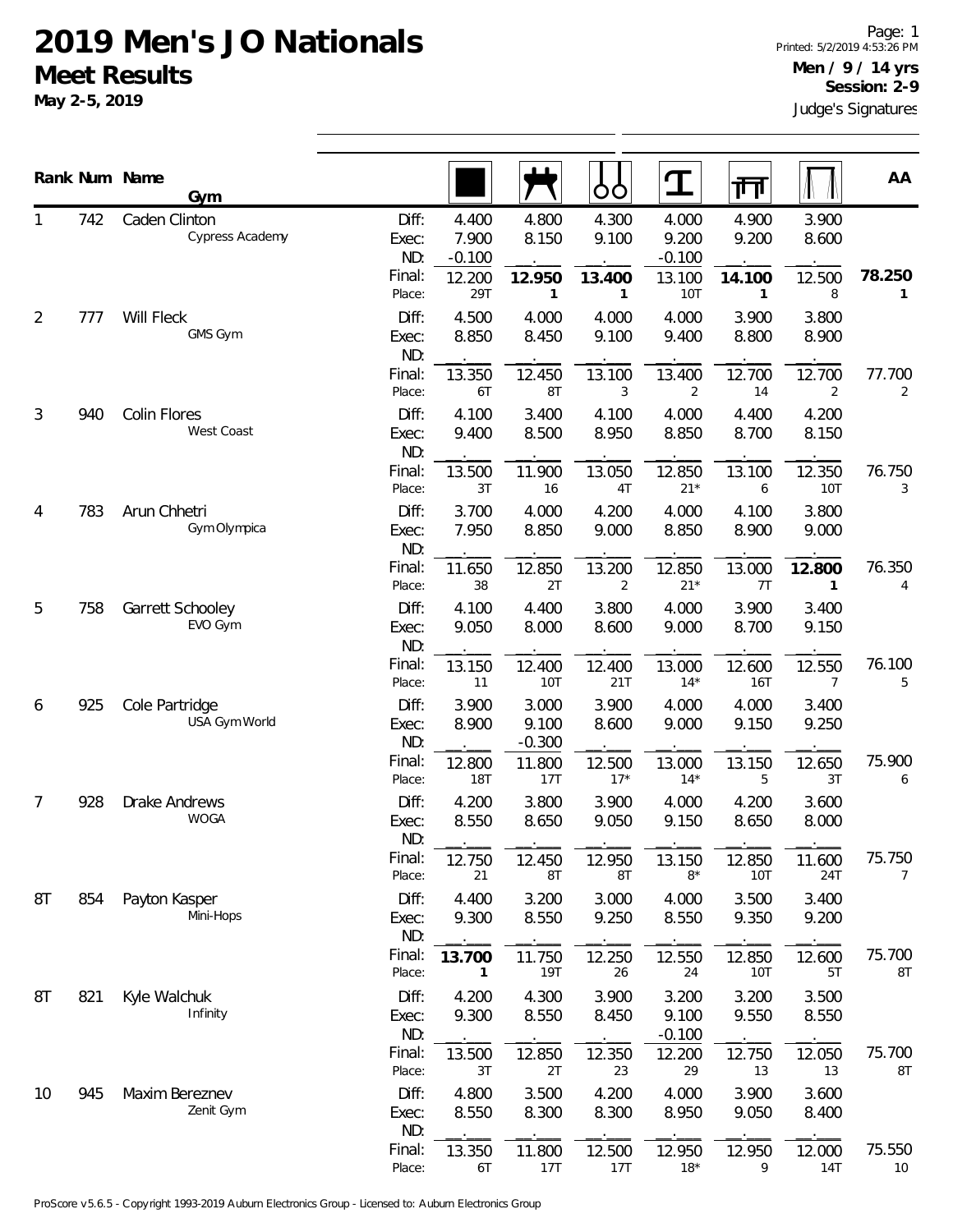|     |     | Rank Num Name<br>Gym                   |                       |                          |                      | ŌÒ              | T                          | 帀               |                 | AA            |
|-----|-----|----------------------------------------|-----------------------|--------------------------|----------------------|-----------------|----------------------------|-----------------|-----------------|---------------|
| 11T | 766 | Landon Benas<br>EnRich Gym             | Diff:<br>Exec:<br>ND: | 3.900<br>9.050           | 3.600<br>9.100       | 4.200<br>8.850  | 4.000<br>8.800<br>$-0.100$ | 3.900<br>8.450  | 3.000<br>8.750  |               |
|     |     |                                        | Final:<br>Place:      | 12.950<br>14T            | 12.700<br>4          | 13.050<br>4T    | 12.700<br>23               | 12.350<br>20T   | 11.750<br>21    | 75.500<br>11T |
| 11T | 941 | <b>Tyler Flores</b><br>West Coast      | Diff:<br>Exec:<br>ND: | 4.000<br>9.050           | 3.600<br>8.800       | 3.600<br>8.400  | 4.000<br>9.300             | 4.000<br>8.800  | 2.800<br>9.150  |               |
|     |     |                                        | Final:<br>Place:      | 13.050<br>13             | 12.400<br><b>10T</b> | 12.000<br>30T   | 13.300<br>4                | 12.800<br>12    | 11.950<br>$16*$ | 75.500<br>11T |
| 13  | 702 | Jayson Flack<br>5280 Gym               | Diff:<br>Exec:<br>ND: | 4.000<br>9.200           | 3.500<br>9.100       | 3.600<br>9.000  | 4.000<br>9.100             | 3.900<br>9.300  | 3.800<br>6.800  |               |
|     |     |                                        | Final:<br>Place:      | 13.200<br>$8*$           | 12.600<br>6          | 12.600<br>12T   | 13.100<br>$10*$            | 13.200<br>3T    | 10.600<br>34T   | 75.300<br>13  |
| 14  | 856 | Pierce Wolfgang<br>Montgomery County   | Diff:<br>Exec:<br>ND: | 4.100<br>8.850           | 3.300<br>8.250       | 3.900<br>8.600  | 4.000<br>9.000             | 3.700<br>8.800  | 3.500<br>9.100  |               |
|     |     |                                        | Final:<br>Place:      | 12.950<br>14T            | 11.550<br>24         | 12.500<br>$17*$ | 13.000<br>$14*$            | 12.500<br>18T   | 12.600<br>5T    | 75.100<br>14  |
| 15  | 728 | Danilo Viciana<br>Cartersville Twister | Diff:<br>Exec:<br>ND: | 4.000<br>9.100           | 3.300<br>8.700       | 3.800<br>8.500  | 2.800<br>9.150             | 3.900<br>9.100  | 3.500<br>9.150  |               |
|     |     |                                        | Final:<br>Place:      | 13.100<br>12             | 12.000<br>14         | 12.300<br>24T   | 11.950<br>33T              | 13.000<br>7T    | 12.650<br>3T    | 75.000<br>15  |
| 16  | 887 | Drew Mitchell<br>Queen City            | Diff:<br>Exec:<br>ND: | 4.100<br>8.600           | 3.000<br>8.600       | 4.000<br>8.600  | 4.000<br>8.950             | 3.900<br>8.750  | 3.300<br>9.050  |               |
|     |     |                                        | Final:<br>Place:      | 12.700<br>22T            | 11.600<br>21T        | 12.600<br>12T   | 12.950<br>$18*$            | 12.650<br>15    | 12.350<br>10T   | 74.850<br>16  |
| 17  | 713 | <b>Emmit Glover</b><br>All American UT | Diff:<br>Exec:<br>ND: | 4.300<br>8.500           | 4.000<br>8.650       | 4.000<br>8.650  | 4.000<br>8.050             | 4.000<br>9.250  | 3.400<br>7.950  |               |
|     |     |                                        | Final:<br>Place:      | 12.800<br><b>18T</b>     | 12.650<br>5          | 12.650<br>11    | 12.050<br>30T              | 13.250<br>2     | 11.350<br>27    | 74.750<br>17  |
| 18  | 867 | Robert Noll Jr.<br>Olympia Gym         | Diff:<br>Exec:<br>ND: | 3.900<br>8.700           | 2.800<br>8.950       | 3.200<br>9.000  | 4.000<br>9.150             | 3.300<br>9.300  | 3.200<br>9.200  |               |
|     |     |                                        | Final:<br>Place:      | 12.600<br>24             | 11.750<br><b>19T</b> | 12.200<br>27    | 13.150<br>$8*$             | 12.600<br>16T   | 12.400<br>9     | 74.700<br>18  |
| 19  | 740 | Tanner Braunton<br>Cypress Academy     | Diff:<br>Exec:<br>ND: | 4.100<br>9.550           | 4.500<br>6.950       | 4.200<br>8.800  | 4.000<br>9.100<br>$-0.100$ | 3.900<br>7.650  | 3.700<br>8.300  |               |
|     |     |                                        | Final:<br>Place:      | 13.650<br>$\overline{2}$ | 11.450<br>25         | 13.000<br>6T    | 13.000<br>14T              | 11.550<br>$34*$ | 12.000<br>14T   | 74.650<br>19  |
| 20  | 788 | Kaien Orion<br>Gym Olympica            | Diff:<br>Exec:<br>ND: | 3.900<br>9.000           | 3.400<br>8.200       | 3.700<br>9.250  | 2.800<br>9.000             | 3.600<br>9.600  | 2.800<br>9.150  |               |
|     |     |                                        | Final:<br>Place:      | 12.900<br>16             | 11.600<br>21T        | 12.950<br>8T    | 11.800<br>35T              | 13.200<br>3T    | 11.950<br>$16*$ | 74.400<br>20  |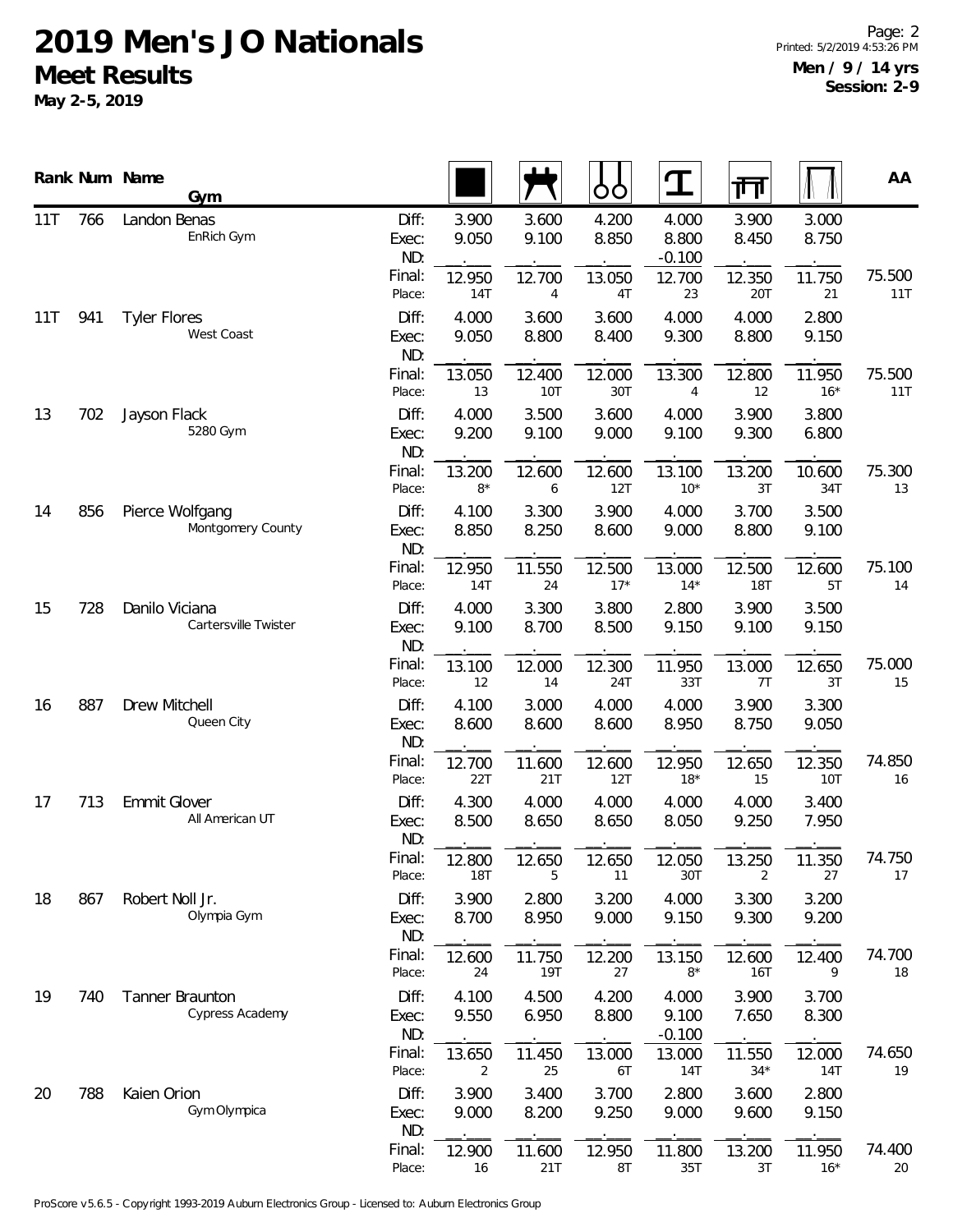|     |     | Rank Num Name        | Gym                                   |                                           |                                            |                                | ŌÒ                              | T                                          | गा                              |                                | AA            |
|-----|-----|----------------------|---------------------------------------|-------------------------------------------|--------------------------------------------|--------------------------------|---------------------------------|--------------------------------------------|---------------------------------|--------------------------------|---------------|
| 21  | 759 | Will Young           | Eagle Ridge                           | Diff:<br>Exec:<br>ND:<br>Final:<br>Place: | 4.800<br>8.700<br>$-0.300$<br>13.200<br>8T | 3.600<br>8.450<br>12.050<br>13 | 3.700<br>8.850<br>12.550<br>15T | 4.000<br>9.350<br>$-0.100$<br>13.250<br>5T | 3.700<br>8.600<br>12.300<br>22T | 2.800<br>7.900<br>10.700<br>33 | 74.050<br>21  |
| 22  | 791 | Zach Smollin         | Gym Olympica                          | Diff:<br>Exec:<br>ND:                     | 4.000<br>9.200                             | 2.800<br>8.500                 | 3.300<br>8.500                  | 4.000<br>9.250                             | 3.200<br>9.300                  | 3.400<br>8.500                 |               |
|     |     |                      |                                       | Final:<br>Place:                          | 13.200<br>$8*$                             | 11.300<br>27                   | 11.800<br>32T                   | 13.250<br>$5*$                             | 12.500<br><b>18T</b>            | 11.900<br><b>19T</b>           | 73.950<br>22  |
| 23  | 772 | Keivone Bowen        | First in Flight                       | Diff:<br>Exec:<br>ND:                     | 3.900<br>8.400                             | 3.300<br>8.650                 | 3.900<br>8.200                  | 3.200<br>9.200                             | 3.300<br>8.900                  | 3.400<br>8.550                 |               |
|     |     |                      |                                       | Final:<br>Place:                          | 12.300<br>$27*$                            | 11.950<br>15                   | 12.100<br>28T                   | 12.400<br>25                               | 12.200<br>25                    | 11.950<br><b>16T</b>           | 72.900<br>23  |
| 24  | 718 | Caleb Melton         | Apollo VA                             | Diff:<br>Exec:<br>ND:                     | 4.600<br>8.900                             | 3.200<br>7.250                 | 3.800<br>8.650                  | 4.800<br>8.950                             | 3.600<br>8.350                  | 3.400<br>7.200                 |               |
|     |     |                      |                                       | Final:<br>Place:                          | 13.500<br>3T                               | 10.450<br>31T                  | 12.450<br>20                    | 13.750<br>1                                | 11.950<br>31                    | 10.600<br>34T                  | 72.700<br>24  |
| 25  | 878 | Joshua Szitanko      | Premier (NJ)                          | Diff:<br>Exec:<br>ND:                     | 3.900<br>8.800                             | 3.300<br>7.450                 | 3.800<br>9.200                  | 3.200<br>9.150<br>$-0.100$                 | 3.900<br>7.650                  | 3.200<br>8.350                 |               |
|     |     |                      |                                       | Final:<br>Place:                          | 12.700<br>22T                              | 10.750<br>29                   | 13.000<br>6T                    | 12.250<br>27T                              | 11.550<br>$34*$                 | 11.550<br>26                   | 71.800<br>25  |
| 26T | 729 |                      | Landon Simpson<br>Centre Elite        | Diff:<br>Exec:<br>ND:                     | 4.000<br>8.400                             | 3.400<br>7.050                 | 3.700<br>9.000                  | 4.000<br>9.350                             | 3.700<br>8.650                  | 3.400<br>6.850                 |               |
|     |     |                      |                                       | Final:<br>Place:                          | 12.400<br>25T                              | 10.450<br>31T                  | 12.700<br>10                    | 13.350<br>3                                | 12.350<br>20T                   | 10.250<br>37                   | 71.500<br>26T |
| 26T | 858 |                      | Reece Landsperger<br>New England Acad | Diff:<br>Exec:<br>ND:                     | 3.600<br>8.300                             | 3.200<br>7.850                 | 4.400<br>8.200                  | 4.000<br>7.950                             | 4.000<br>8.100                  | 3.800<br>8.100                 |               |
|     |     |                      |                                       | Final:<br>Place:                          | 11.900<br>35T                              | 11.050<br>28                   | 12.600<br>12T                   | 11.950<br>33T                              | 12.100<br>27T                   | 11.900<br>19T                  | 71.500<br>26T |
| 26T | 876 | Kyle Mayotte         | Prairie Gym                           | Diff:<br>Exec:<br>ND:                     | 3.600<br>8.450                             | 3.300<br>8.800                 | 3.500<br>7.900<br>$-0.300$      | 3.200<br>8.850                             | 3.200<br>8.800                  | 3.300<br>8.900                 |               |
|     |     |                      |                                       | Final:<br>Place:                          | 12.050<br>34                               | 12.100<br>12                   | 11.100<br>37                    | 12.050<br>30T                              | 12.000<br>30                    | 12.200<br>12                   | 71.500<br>26T |
| 29  | 826 | Henry Silva          | Iron Cross                            | Diff:<br>Exec:<br>ND:                     | 4.400<br>7.500                             | 3.700<br>8.800                 | 3.400<br>8.650<br>$-0.300$      | 4.000<br>7.800                             | 3.500<br>8.250                  | 2.800<br>8.500                 |               |
|     |     |                      |                                       | Final:<br>Place:                          | 11.900<br>35T                              | 12.500<br>7                    | 11.750<br>34                    | 11.800<br>35T                              | 11.750<br>33                    | 11.300<br>28T                  | 71.000<br>29  |
| 30T | 735 | <b>Trent McGrath</b> | Champions TX                          | Diff:<br>Exec:<br>ND:                     | 3.900<br>8.400                             | 2.400<br>7.100                 | 3.800<br>8.300                  | 4.000<br>9.050                             | 3.400<br>8.900                  | 2.900<br>8.700                 |               |
|     |     |                      |                                       | Final:<br>Place:                          | 12.300<br>$27*$                            | 9.500<br>35                    | 12.100<br>28T                   | 13.050<br>13                               | 12.300<br>22T                   | 11.600<br>24T                  | 70.850<br>30T |